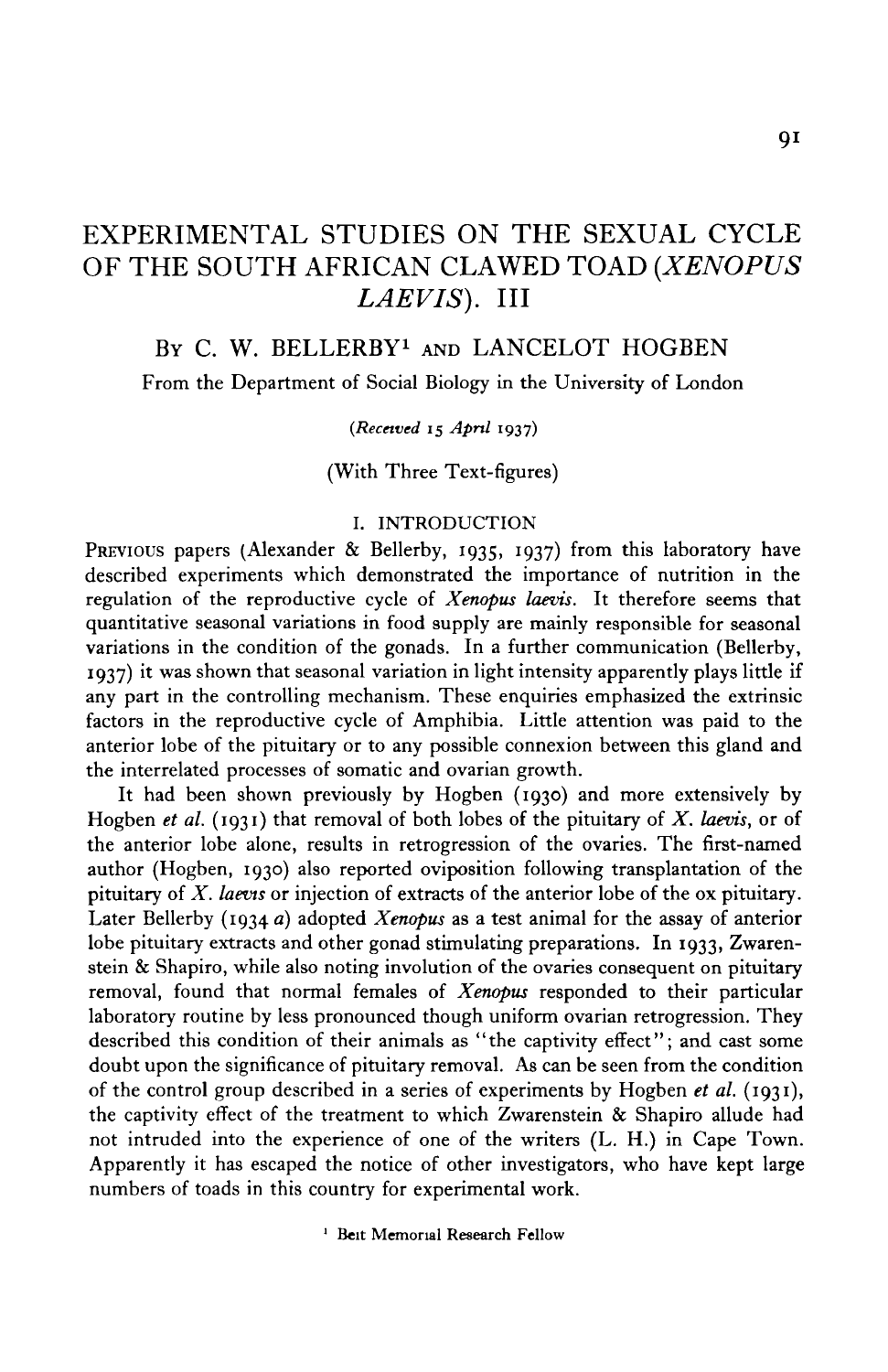## 92 C. W. BELLERBY *and* L. HOGBEN

One of the main conclusions which emerged from previous experiments described in this series is that the ovary of *Xenopus* acts as an organ of food storage against the surprisingly prolonged periods during which the animal can go without food. Thus the relation of the pituitary to body growth in females of *X. laevis* can only be satisfactorily elucidated if concurrent changes in the weight of the ovary are separately recorded. This being so, a more comprehensive investigation of the effects of pituitary removal has been undertaken with special attention to growth rates and concurrent food intake. The enquiry has also been extended for the first time to include the relation of the pituitary to the male as well as to the female sexual cycle.

## II. TECHNIQUE AND MATERIALS

Four series of toads were used in the experiments to be described. All were kept in white enamelled tanks of the same size, and in the same volume of water. Since they were all kept in the same room, they were thus subjected to the same daily variation in room temperature and to the same differences in the duration and intensity of normal or artificial light. Previous to the experiment the toads had been kept under conditions appropriate to a healthy state of the ovaries and testes. The females were selected from a batch, which had ovulated a short time previously after injection of extract prepared from the anterior lobe of the pituitary. They were fed once a week on the same day and weighed in bulk at monthly intervals; one week being allowed to elapse between the last feeding and weighing.

The pituitary was removed by the method first described by Hogben (1923) for *Rana* and later for *Xenopus* (Hogben & Slome, 1931), and which subsequently has been modified with successful application to birds (Hill & Parkes, 1934). Food intake was determined during the last 10 weeks of the investigation by weighing the animals of each group in bulk before and after the weekly meal. The animal is a voracious feeder, normally devouring a ration of meat often attaining 10 per cent of its body weight so that the mean food intake is easy to record by this means.

Tissues were fixed in Bouin's fluid. Sections were stained with haematoxylin or toluidin blue and eosin. Serial sections were cut of the testes, the oviducts and of the pituitary body in both series. A small surrounding area of brain was examined with the latter organ.

#### III. EXPERIMENTAL DATA

The original intention was to confine the investigation to the effects of anterior lobe removal alone. This was not possible for several reasons. The pituitary of *Xenopus* differs from that of *Rana* and conforms to the Urodele type in one important respect. The pars tuberalis in the adult of a typical Anuran is detached from the anterior lobe at metamorphosis and lies as two flat plaques on the sides of the tuber cinereum well in front of the rest of the adult hypophysis. That of *Xenopus* forms a thin lip projecting forwards from the anterior lobe and attached to the tuber cinereum. In consequence it easily breaks off where it is continuous with the pars anterior. So unless large animals are used it is easy to leave behind the pars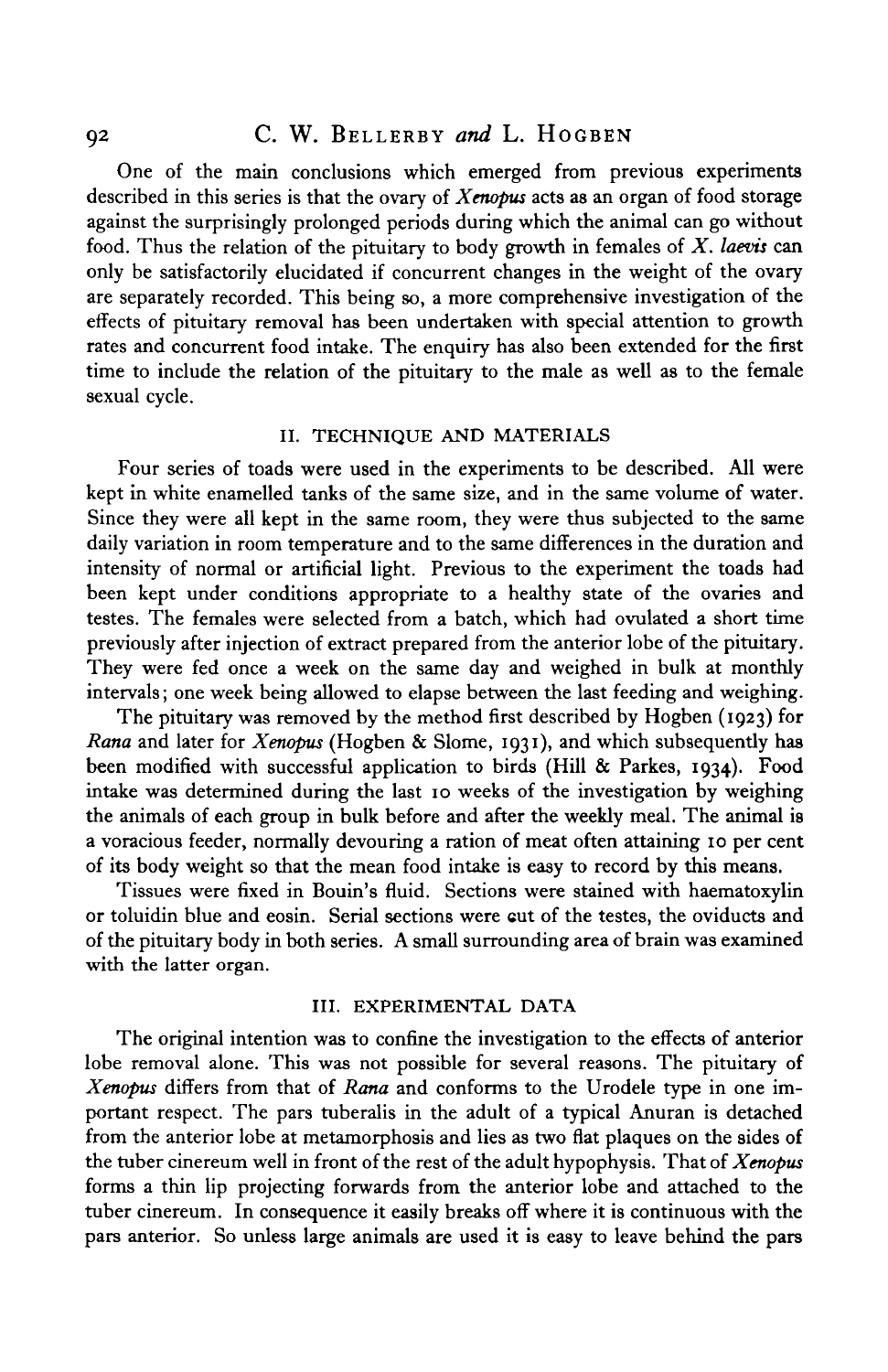## *Sexual Cycle of South African Clawed Toad* (Xenopus laevis) 93

tuberalis, or part of it, with or without traces of anterior lobe. Furthermore in some operations a negative pressure sufficient to detach the lip also removes the posterior lobe whilst in others the lip is left behind because the pressure must be kept low to prevent removal of the posterior lobe. In previous work undertaken at Cape Town where an abundant supply of large females was available the operation was carried out with a binocular microscope. If there was any doubt about the success of it, the animal was discarded. In the investigations here described, the supply of large females was limited so most of the toads used were relatively small. This was *a fortiori* true of the males, always decidedly smaller than females of the same age.



Fig. 1. **•** hypophysectomized  $33$ ;  $\bullet$  control  $33$ ,  $\bullet$  hypophysectomized  $99$ ;  $\bullet$  control  $99$ .

Because of the shortage of toads a drastic sacrifice of small or unsuitable animals could not be made. The final series of thirty males and thirty females therefore included equal numbers of totally hypophysectomized and toads which all retained the posterior lobe, and some of them, in addition, the pars tuberalis. Autopsy showed that detectable regeneration of anterior lobe tissue occurred in several toads belonging to the last class. Presumably this was because traces of anterior lobe tissue adhered to the pars tuberalis. Appreciable regeneration is also indicated by the spread of the frequency distribution curves for gonad and body weight, when compared with corresponding curves for the two control series. After operation four males and six females died in the course of the experiments.

The growth curves of the four series of toads is given in Fig. i. The data obtained from the autopsy carried out at the end of the 7 months' period of the experiment are set forth in Table I.

With reference to the retrogression of the gonads, the fall off in weight is specially striking in the hypophysectomized males. Fig. 2 shows their frequency distribution with that of the control group. There is little overlap. The mean testes weight is somewhat smaller in those animals (12) from which the whole gland had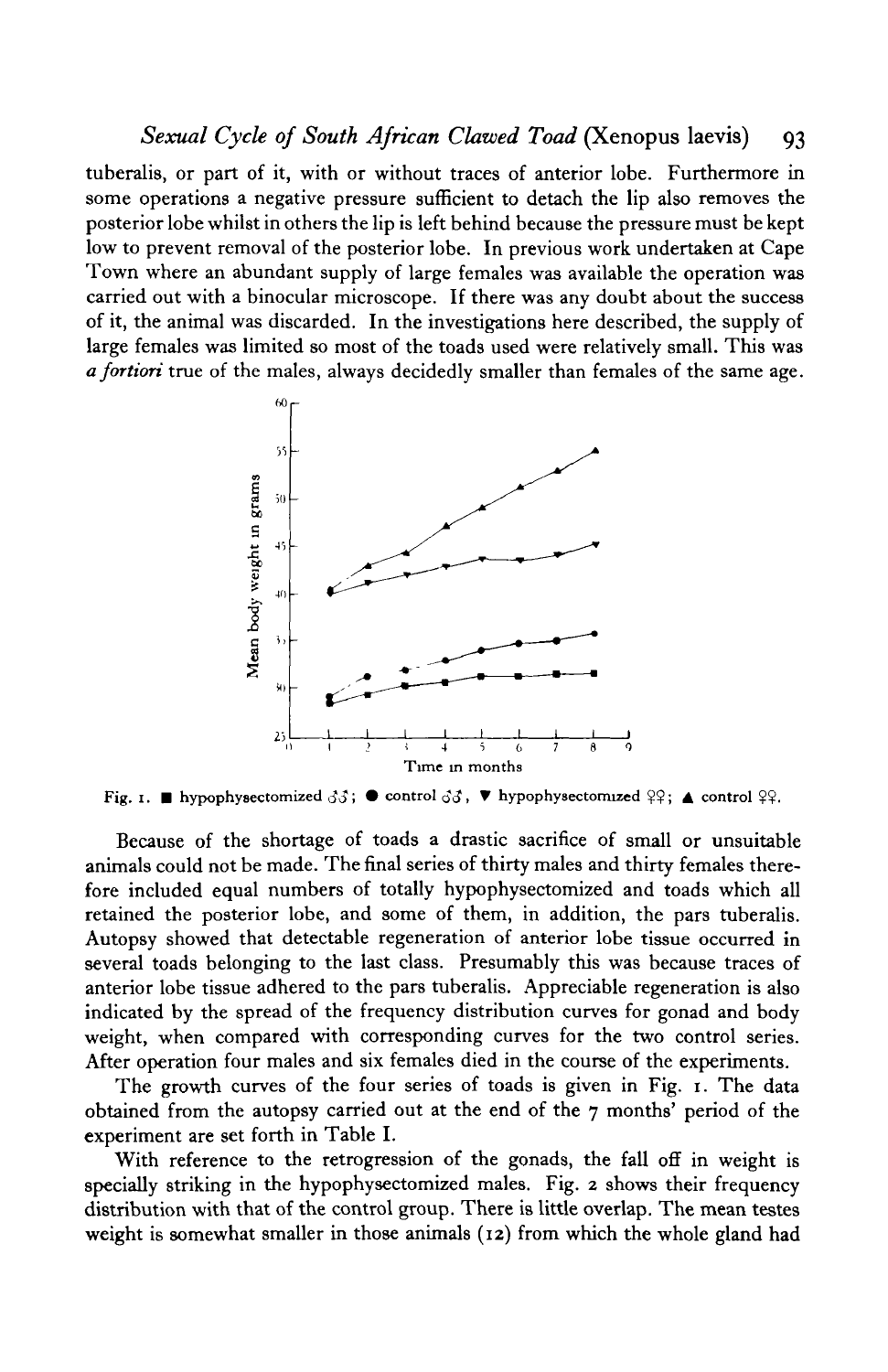been removed than in those (14) with the posterior lobe intact. Since several animals in the latter group showed detectable signs of regeneration of anterior lobe tissue no special significance can be attached to this discrepancy.

| Series                                   | Mean body<br>weight in $g$ . | Mean weight<br>of fat bodies<br>$1D$ $R$ | Mean weight<br>of gonads<br>$\ln q$ . |
|------------------------------------------|------------------------------|------------------------------------------|---------------------------------------|
| Normal $\mathcal{Q}(\mathbf{z}_4)$       | 51 16                        | 2.67                                     | 589                                   |
| Hypophysectomized $\frac{6}{5}$ (24)     | 41'12                        | 2.89                                     | 1.73                                  |
| Normal $\partial \partial$ (26)          | 33.33                        | 1.68                                     | 0 16                                  |
| Hypophysectomized $\partial \delta$ (26) | 30.97                        | 1.58                                     | 0.05                                  |



# *Condition of the ovaries*

The frequency distribution for ovary weight is given in Fig. 3. The weight difference is not so striking as the visible appearance at the autopsy. In the control group the ovaries generally presented the usual healthy appearance. In nineteen out of twenty-four they were composed of large black fully formed ova. In twentyone out of twenty-four in the experimental group they were reduced to a small mass of greyish jelly with very few, if any, oocytes of visible dimensions. This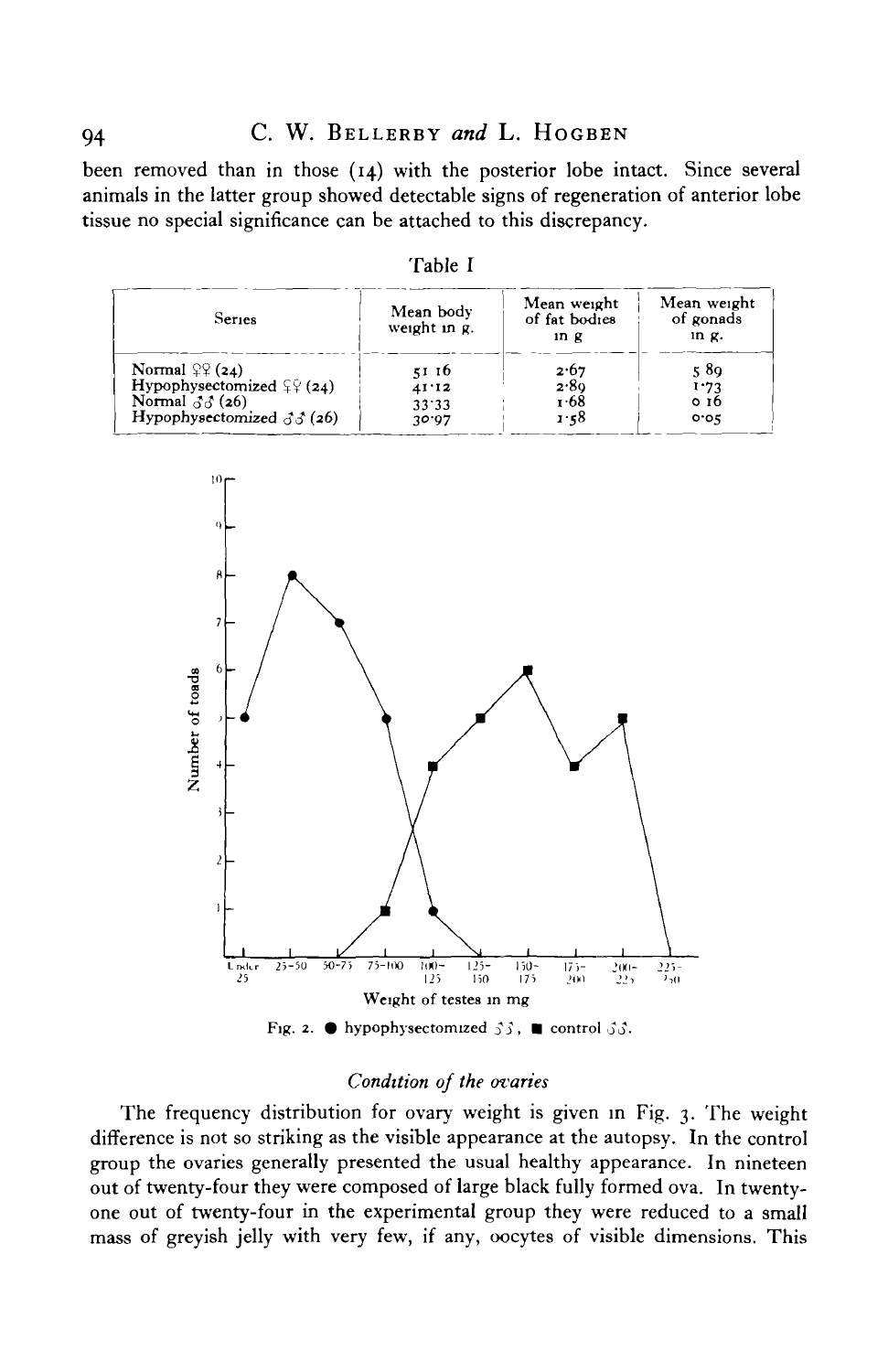*Sexual Cycle of South African Clawed Toad (Xenopus laevis)* 95

confirms the results of the previous experiments by Hogben *et al.* (1931). The variation in size of oocytes at different stages of development in both series did not permit us to form any conclusions about the mode of resorption. One striking result of the preliminary autopsy was that in the hypophysectomized females in which retrogression of the ovaries was so advanced, so that no pigmented oocytes



and few oocytes of visible dimensions remained, the corpora adiposa displayed a peculiar slate-grey hue with specks of black pigment barely visible to the naked eye. The natural conclusion to draw is that the egg pigment is not wholly excreted, but is in part reabsorbed and deposited with the fat reserves of the body.

### *Microscopic condition of the testes*

Out of twenty-four control males microscopic preparations of the testes of twenty-two were examined. Those of two animals were useless owing to defective inbedding. In sixteen of these the condition presented a uniform picture. The major cysts were well defined, the centre of each cyst being partially filled with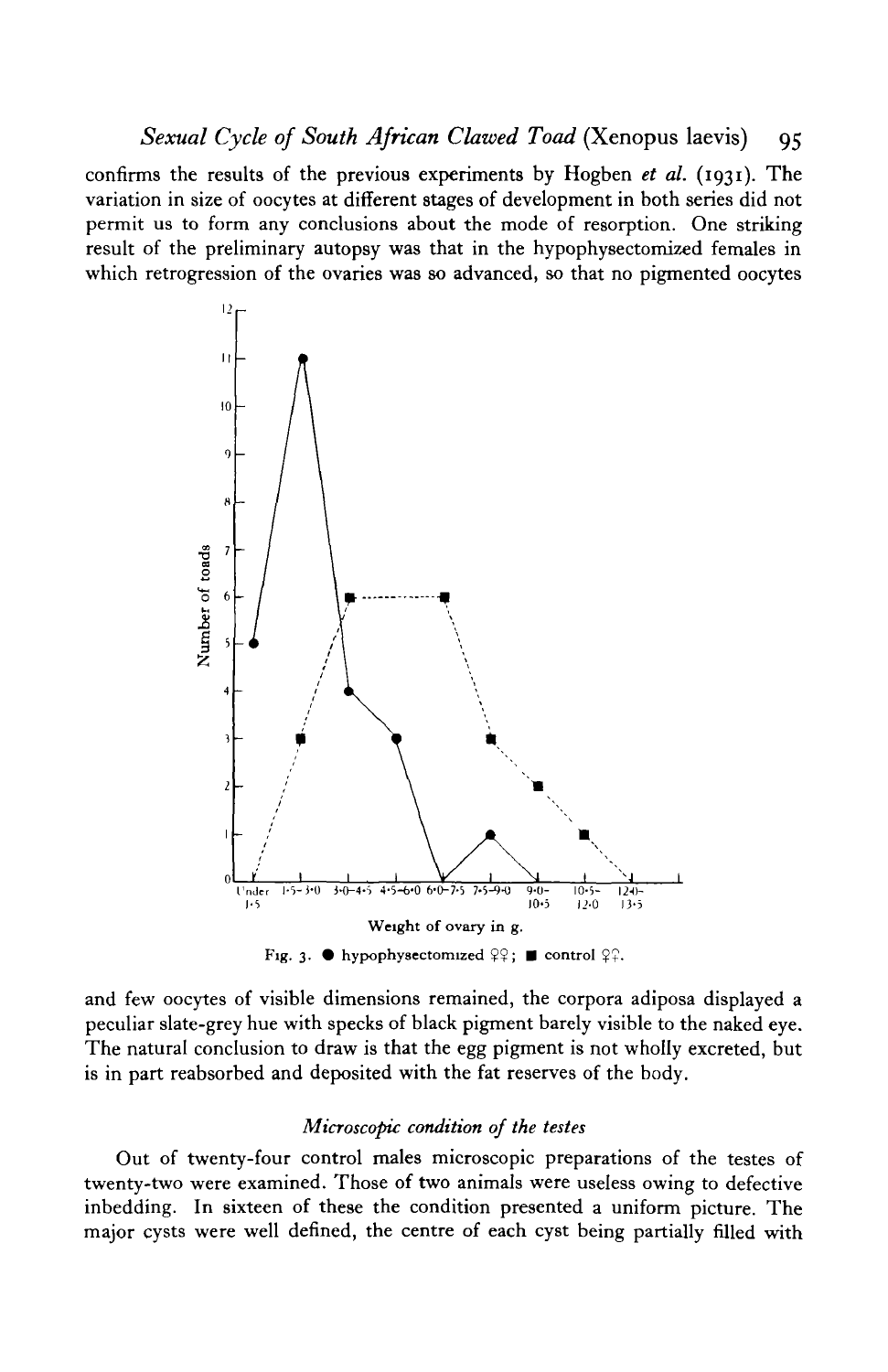## 96 C. W. BELLERBY *and* L. HOGBEN

closely packed sheaves of ripe spermatozoa. The periphery of the cysts consisted of several nests of cells, those of each nest being in roughly the same phase of meiosis, i.e. leptotene, diplotene, first and second reduction divisions, etc. Six were anomalous. The testes of Nos. 2, 22, 23 and 24 contained ripe spermatozoa. The major cysts were less clearly demarcated. The peripheral nests of cells were less distinct. There was a noticeable concentration of intercalary tissue, the cells of which possessed spindle-shaped nuclei. The testis of No. 10 was more homogeneous, with few indications of meiotic stages. The existence of separate major cysts was only indicated by isolated clumps of spermatozoa, apparently in process of degeneration. No. 4 showed very little trace of cyst differentiation and very few traces of recognizable spermatozoa. The testes of the hypophysectomized group were less uniform. Those of three (Nos. 1, 10 and 11) hardly differed from the normal condition, and were essentially like those of Nos. 2, 22, 23 and 24 in the control group. Three others (Nos. 14, 19 and 22) showed signs of resorption of spermatozoa in the cavity of the major cysts. The peripheral nests of meiotic stages contained less cells than those of the typical controls. In all the remainder there were relatively fewer sperms. There were definite signs of cavitation in the centre of the major cysts. The nests of meiotic cells were more sharply demarcated and there was extensive development of intercalary tissue. The last remarks apply to 50 per cent of the material. Nine testes (Nos. 24, 17, 25,  $7$ , 3, 9, 18, 2 and 8) contained hardly any trace of recognizable spermatozoa.

The results of the microscopic autopsy as affecting the testes may be summed up by stating that 73 per cent of the controls exhibited large distinct cysts with abundant spermatozoa. Only three of the hypophysectomized group were comparable to them. Of twenty-two testes in the control group twenty-one or 95 per cent contained healthy spermatozoa in comparative abundance. On the other hand in the hypophysectomized group nine out of twenty-six or 35 per cent displayed no signs of healthy spermatozoa. In 50 per cent there were very definite signs of resorption both of spermatozoa and meiotic cells. Pronounced invasion of the space between the major cysts of intercalary tissue was also characteristic of rather more than half the sample.

## *Microscopic condition of the oviducts*

Examination of the oviducts showed that in general the tubular glands of the mucosa in the hypophysectomized females were of smaller girth. The lumen was generally difficult to detect in those of the controls owing to the bulging of the cells. It was generally patent in those of the hypophysectomized animals. The most characteristic distinction was shown by the appearance of the nuclei. In the control group they were relatively inconspicuous and flattened against the outer periphery of the cells, so that they almost seemed to lie between contiguous tubules. In the hypophysectomized group, they lay towards the centre of the cell, stained more deeply and exhibited a spheroidal configuration. The two series showed no noticeable difference in the content of secretory granules.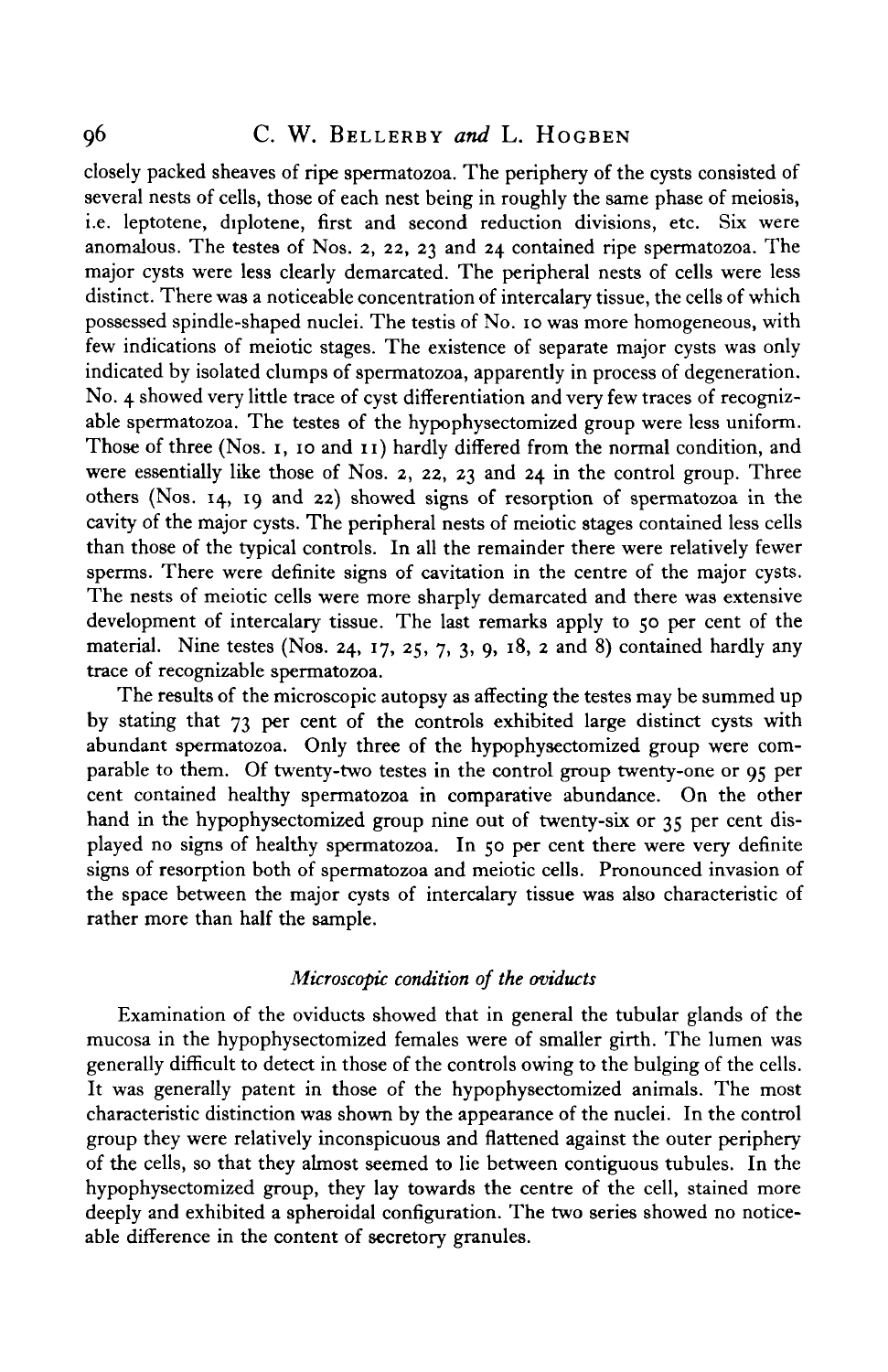## *Food intake*

Weekly records of the food intake of the animals during the last 10 weeks of the experiment are tabulated in Table II. These reveal an unexpected fact. For both sexes the food intake of the normal animals was much greater than that of animals from which the pituitary gland had been extirpated.

### Table II

| Males               |                        | Females         |                        |  |
|---------------------|------------------------|-----------------|------------------------|--|
| Control             | Hypophy-<br>sectomized | Control         | Hypophy-<br>sectomized |  |
| 1.32                | 0.75                   | 3 3 3           | 1.60                   |  |
|                     | 1.25                   | 4.26            | 1.25                   |  |
| $1.45$<br>$1.86$    | 1.66                   | 3.84            | 1.46                   |  |
| 1.62                | 1 I I                  | 5'20            | 1.25                   |  |
| 1.78                | 1.04                   | 4.63            | 1.35                   |  |
| 1.05                | 1.08                   | 5.25            | 1.53                   |  |
| 223                 | 100                    | 4:53            | 1.96                   |  |
| 1.44                | 1'15                   | 428             | 1.34                   |  |
| 229                 | 146                    | 4.66            | 1.53                   |  |
| 2.41                | 1.61                   | 4.62            | 1.81                   |  |
| Mean $174 \pm 0.04$ | $1.21 \pm 0.03$        | $4.46 \pm 0.05$ | $1.51 \pm 0.02$        |  |

### Mean weekly food intake in g

### IV. DISCUSSION

Besides confirming previous work on the female by Hogben *et. al.,* these experiments establish two new conclusions. The first is that the maintenance of reproductive activity in the male as well as the female depends on the secretion of the pituitary gland (anterior lobe). The second is the existence of a close connexion between reproductive activity and the nutritional requirements of the female. Although pituitary removal results in greatly diminished growth, as judged by total body weight, there is no consistent fall off in the fat reserves. At the end of the experiment the mean weight of the corpora adiposa of the hypophysectomized females was actually, though not significantly, greater than that of the females in the control group. This shows that the retrogression of the ovaries is not explained by lower food intake.

The ratio of percentage increase in total body weight for females of the two groups is much in excess of the corresponding ratio for the two groups of males. During the entire period of experiment the normal females increased in body weight from a mean of  $37$  to  $51.12$ , a difference of  $14.12$  g. or in round figures 38 per cent. The percentage increase for the experimental group was in round figures 11. The corresponding figures for normal males and males of the experimental group were 15 and 7 per cent. Thus the percentage increase of normal females was about *\$1* times and of normal males about twice that of the corresponding group of toads deprived of the pituitary gland. The reduction in growth

**JEB'XVl 7**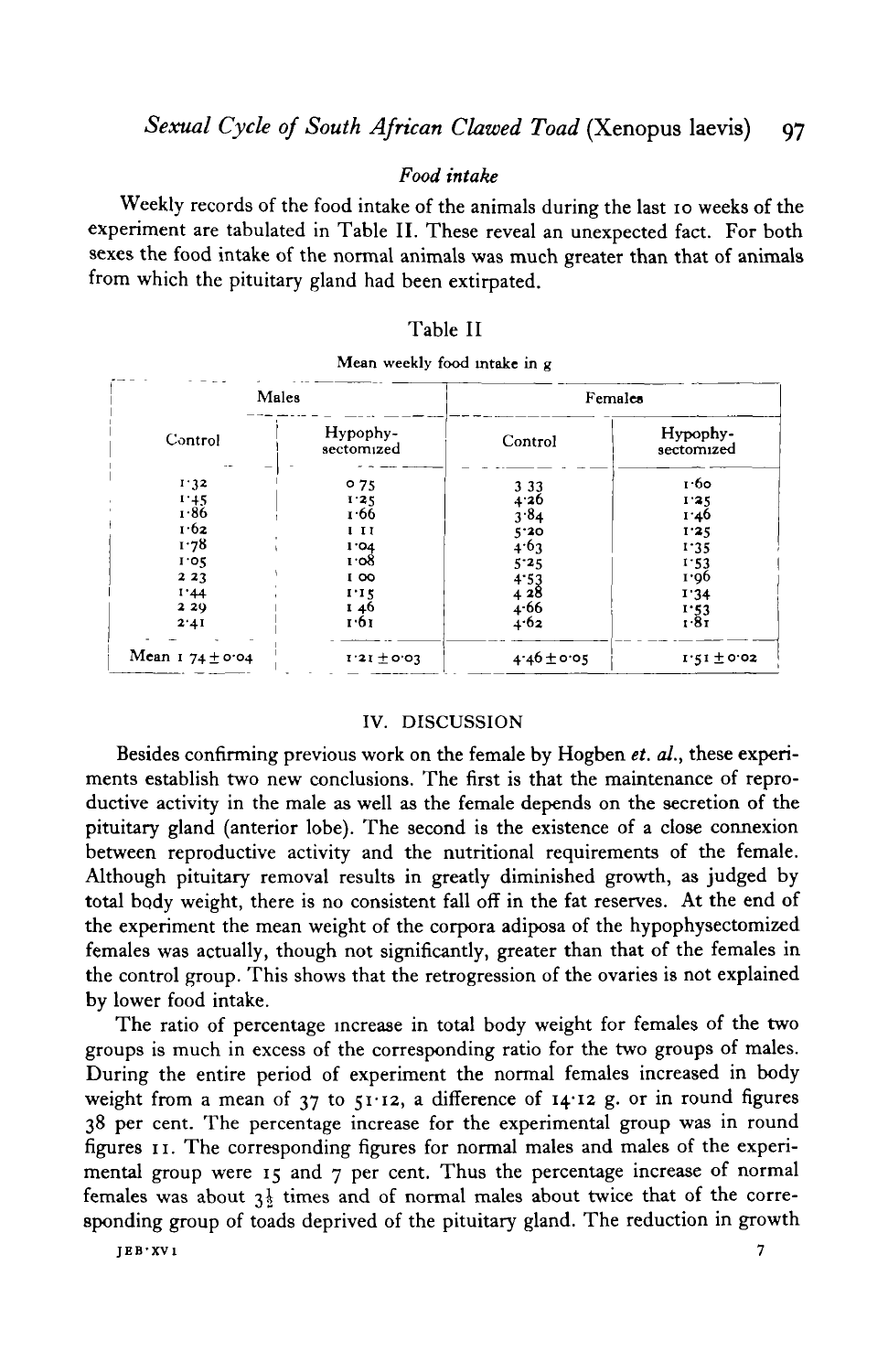rate of females was apparently much greater than the reduction in the growth rate of males.

Leaving out the specific effect of pituitary removal on the gonads themselves, the discrepancy is more apparent than real. The ovaries constitute a large proportion of the bulk of the body. On the other hand the testes contribute only a very small fraction to total body weight. In Table III is shown the increase of body weight in females deprived of the pituitary gland when the contribution of the ovary is eliminated. The ovary weight assigned is calculated on the assumption that the ovary-body-weight ratio in the control group did not change much during the 7-month period. Table III

|                                    | Initial | Final         | o increase<br>or decrease |
|------------------------------------|---------|---------------|---------------------------|
| Body weight                        | マフ      | 41'12         | $+11$                     |
| Ovary<br>Body weight without ovary | 32 86   | 1.73<br>39.39 | $-582$<br>+ 10∙8          |

| To put the issue in another way, we can make the figures cited for females         |
|------------------------------------------------------------------------------------|
| comparable with those for males by adding to the mean weight of the hypophy-       |
| sectomized females what would have been the weight of the ovary, if it had not     |
| undergone retrogression. This would make the percentage increase in body weight    |
| 20. Leaving out of account the effect of ovarian retrogression, the net percentage |
| increase of both sets of normal animals was roughly twice that of the animals in   |

the corresponding experimental groups.

Comparison of these figures with those for food intake raises three questions. The first is whether the food intake in the experimental groups was a post-operative phenomenon due to a general lowering of vitality. This can be dismissed for several sufficient reasons: *(a)* the records of food intake did not begin till over 4 months after operation, i.e. long after complete healing of the wound; *(b)* the animals had eaten food offered to them from the first week after operation;  $(c)$  there is no evidence of a trend in the figures to suggest that the food intake would have been greater if the experiment had been continued for a longer period; *(d*) the animals were increasing in body weight. Excluding this possibility two though not necessarily exclusive alternatives remain. One is that the absence of the pituitary results directly in reducing the food demands of the body and that the retrogression of the gonads is an indirect consequence of their established dependence on a dietetic minimum (Alexander & Bellerby, 1935). The other is that the metabolic activity of the gonads themselves creates a greater or less demand for food. That the retrogression of the gonads is not an indirect consequence of reduced food intake is indicated by the fact that pituitary removal did not significantly reduce the relative amount of fat deposited. That the metabolic activity of the gonads themselves is the pacemaker is indicated by the much greater disparity in the two groups of females. This provides unexpected confirmation for the conclusion to which previous experiments by Alexander & Bellerby had led. That is to say, the ovary of *Xenopus* besides being a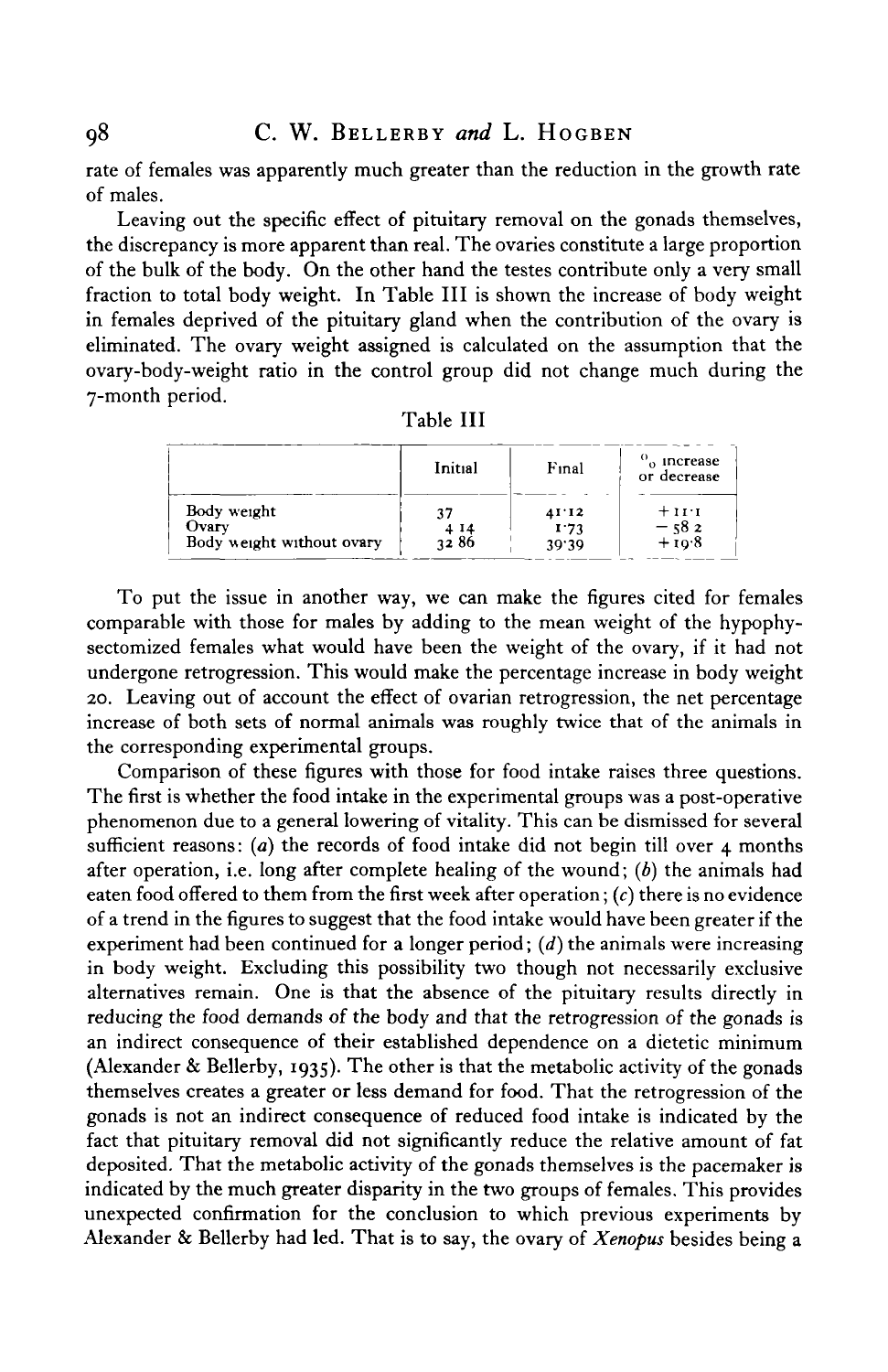# *Sexual Cycle of South African Clawed Toad (Xenopus laevis)* 99

gonad is also the principal organ of storage which enables the animal to survive during aestivation in its normal habitat or prolonged fasting under laboratory conditions, when deprived of food. In the laboratory, where a continuous and sufficient food supply is available, females of *X. laevis* have no reproductive "cycle" in so far as this term refers to the condition of the gonads. They can be maintained in a continuous condition of readiness for reproduction if appropriate conditions for mating exist. The presence or absence of ripe ova which is observed when females of *Xenopus* are taken from their natural habitat at different periods of the year can be explained by access to food supply without introducing any other cyclical agency. On the other hand, there has not, as yet, been established any evidence pointing to the external stimulus which determines the exhibition of the mating reflex itself.

These experiments are of particular interest in view of the fact that oviposition in many Amphibia takes place immediately after aestivation or hibernation. We must therefore conclude that the basis of cyclical activity in *Xenopus* is not the same as in other Anura. This is not surprising, because *Xenopus* is in many respects, structurally and physiologically, an anomalous genus. It is probable that in other Anura the pituitary is an important link co-ordinating external stimuli with activity of the gonads. The same humoral mechanism is present in *Xenopus,* and *Xenopus* provides exceptionally favourable material for studying some of its characteristics. On the other hand it does not seem to play an important part in relating seasonal events to the cycle of changes in the gonads.

## V. SUMMARY

1. Removal of the whole pituitary gland of *Xenopus laevis* or of the anterior lobe alone is accompanied by

- *(a)* reduced food intake,
- *(b)* diminished growth of the body as a whole,
- $(c)$  retrogression of the gonads in both sexes.

2. Since there is no significant reduction in the main fat reserves of the body (corpora adiposa) the retrogression of the gonads is not the direct result of reduced food intake at an all-round lower metabolic level.

3. Since the reduction of food intake is proportionately much greater in females than in males, the metabolic demands of the gonad seems to be the controlling agency of food intake.

4. The relatively greater reduction of growth rate in females is due to the large bulk of the ovaries coupled with the fact that ovarian retrogression accompanies the lowering of growth in the rest of the body.

5. Since the food demand of the active ovary is far in excess of the minimum requisite for body growth, the results of this enquiry provide additional confirmation for the view that seasonal variations of food supply are mainly responsible for seasonal variations in the condition of the ovaries of *Xenopus* in its natural habitat.